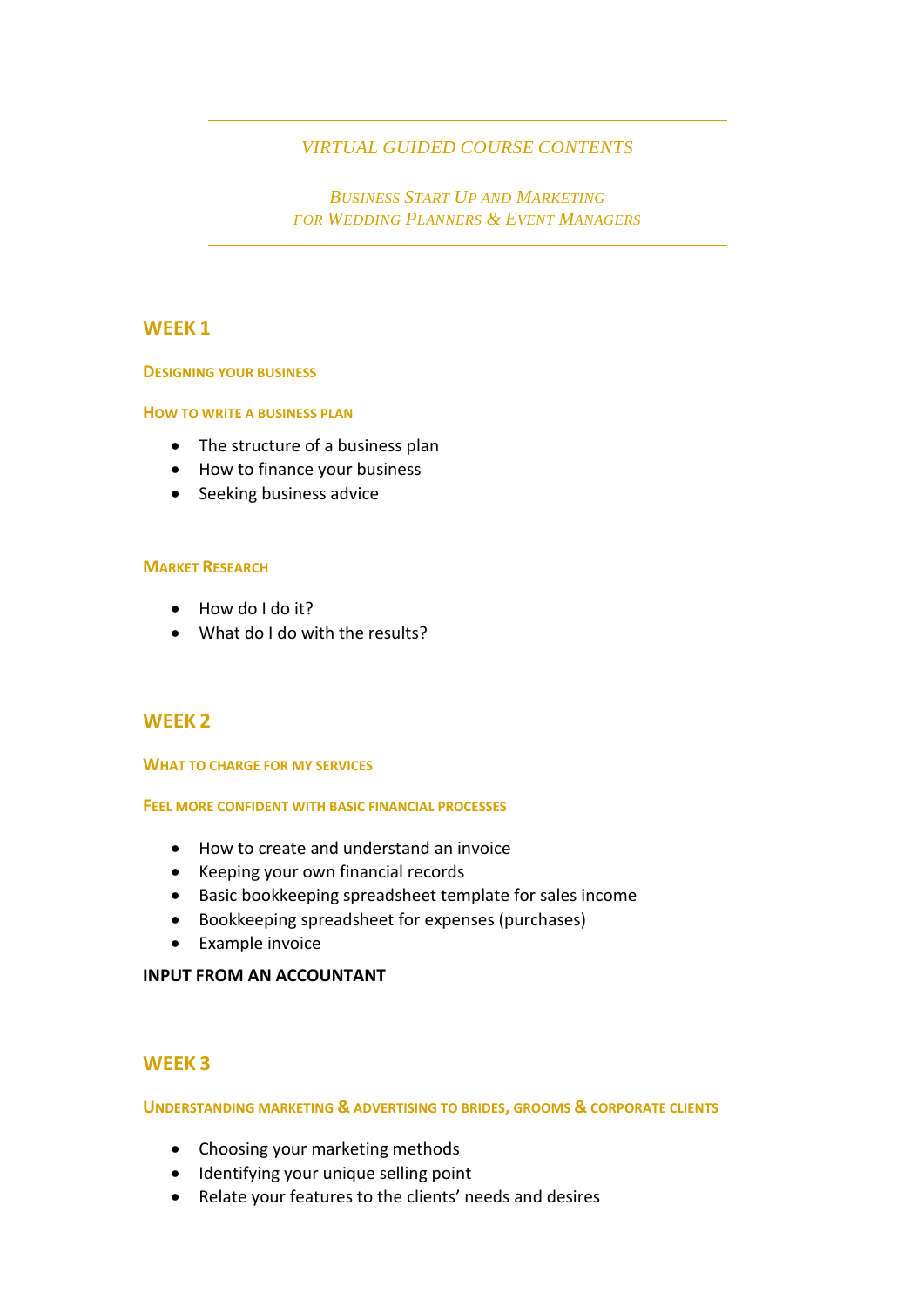#### **PRACTICAL LOW-COST MARKETING**

- How do I write a press release?
- Capture the attention of a journalist
- Top tips for writing articles
- Business networking

## **SOCIAL MEDIA MASTERCLASS INPUT**

## **WEEK 4**

#### **PERFECT PORTFOLIOS**

#### **YOUR WEBSITE**

- Creating your own
- Using a professional web designer

## **PINTEREST MASTERCLASS**

# **WEEK 5**

#### **ADVERTISING**

- Is it worth the money?
- How much should I spend?
- Designing your advertisements

#### **DEVELOPING A BRAND**

Working with a graphic designer to create your logo

## **STYLE CONSULTANT INPUT**

## **WEEK 6**

#### **SALES: SELLING TO BRIDES, GROOMS & CORPORATE CLIENTS**

- How to engage a client's interest
- Qualifying a lead
- How to close a deal

### **NEGOTIATING**

- Quality**,** quantity, price and added value
- When can't a Wedding & Event Planner negotiate easily?

#### **WEDDING SUPPLIER INPUT**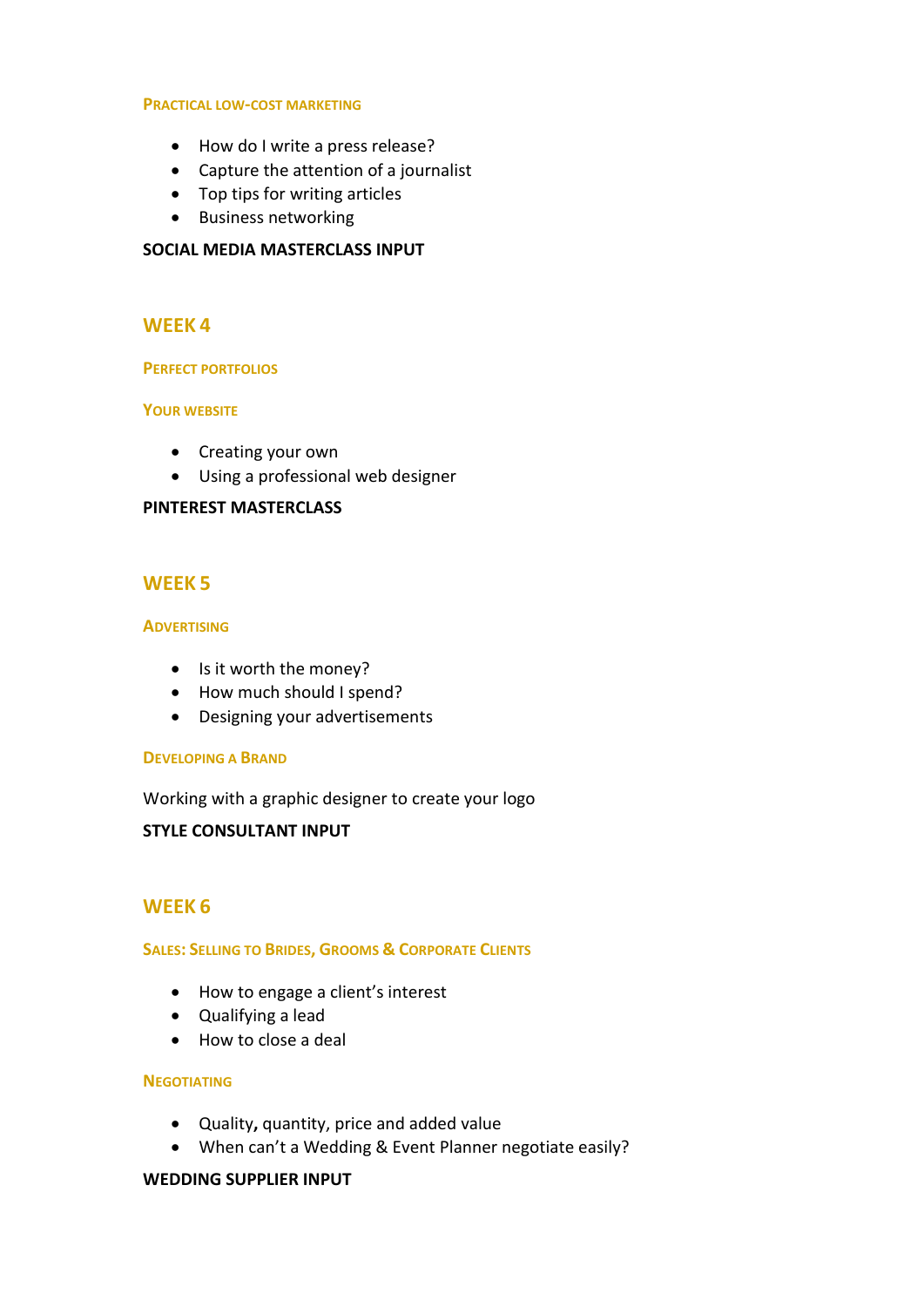# **WEEK 7**

### **EXHIBITING AT WEDDING FAIRS & TRADE SHOWS**

- What happens at a wedding fair or trade show?
- Freebies
- Demonstrations
- Staff and helpers

## **CUSTOMER SERVICE**

# **WEEK 8**

## **CONTRACTS BETWEEN CLIENT AND PLANNER**

- What are terms and conditions?
- Effective communication
- Example of a basic contract and purchase order
- Example terms and conditions between Planner and client
- Another example contract

## **CONTRACTS BETWEEN SUPPLIERS & CLIENTS**

- Checking out suppliers
- Contract, terms & conditions from wedding & event florists
- Contract, terms & conditions from wedding & event caterers
- Photography contract
- Videography terms and conditions
- Cake contract
- Live music and entertainment agency contract

## **INPUT FROM CONTRACTS LAWYER**

## **WEEK 9**

#### **AVOID BEING A VICTIM OF BUSINESS CRIME**

- Burglary of business premises
- Vehicle crime
- Personal safety
- Scams
- Laundering money
- Business continuity planning